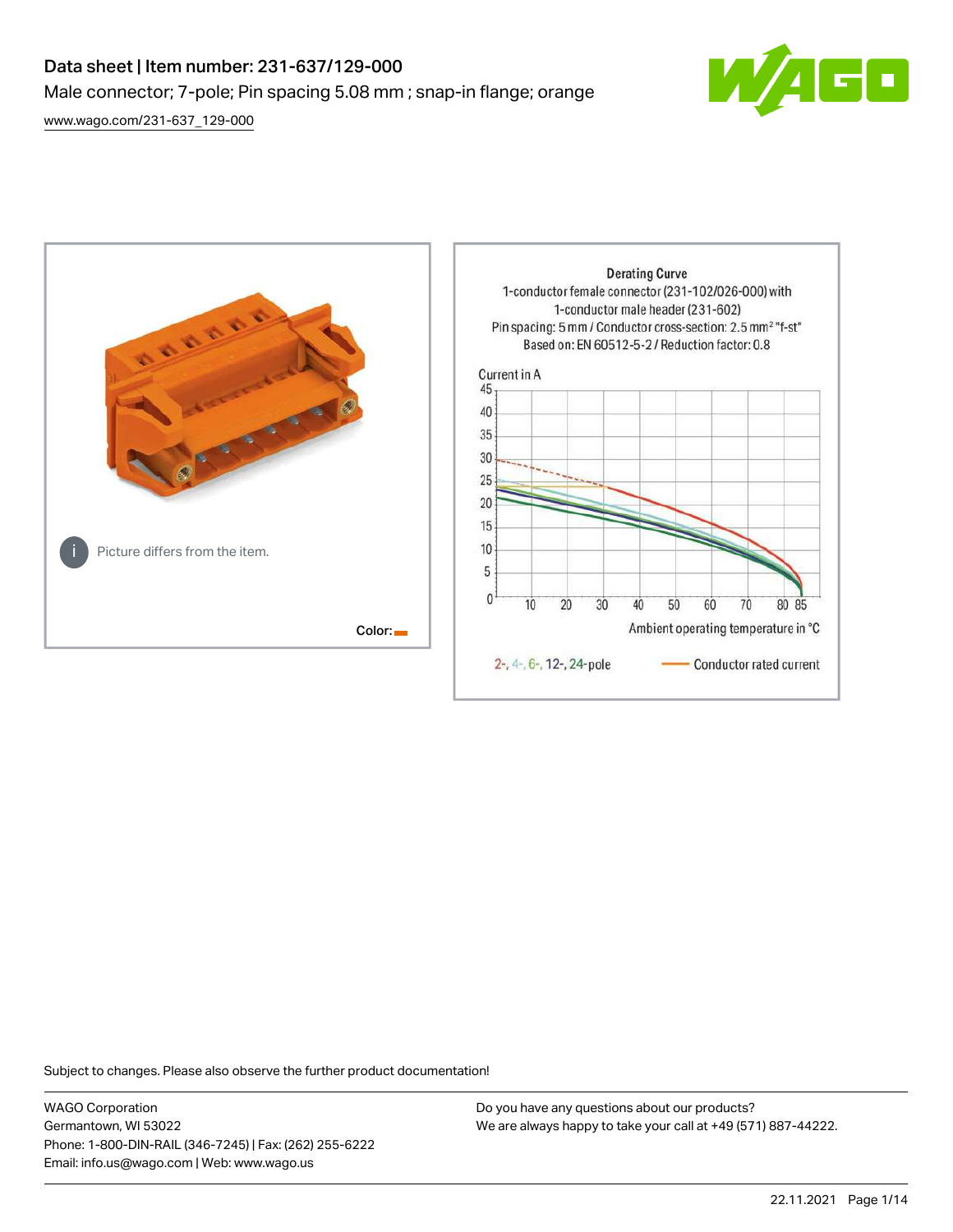



### Item description

- $\blacksquare$ Universal connection for all conductor types
- $\blacksquare$ Easy cable pre-assembly and on-unit wiring via vertical and horizontal CAGE CLAMP® actuation
- $\blacksquare$ For wire-to-wire and board-to-wire connections
- $\blacksquare$ Versions available with snap-in mounting feet or flanges for panel or through-panel mounting
- П With coding fingers

# Data Notes

Safety information 1 The MCS – MULTI CONNECTION SYSTEM includes connectors without breaking capacity in accordance with DIN EN 61984. When

Subject to changes. Please also observe the further product documentation!  $\mathbf{u}$ 

WAGO Corporation Germantown, WI 53022 Phone: 1-800-DIN-RAIL (346-7245) | Fax: (262) 255-6222 Email: info.us@wago.com | Web: www.wago.us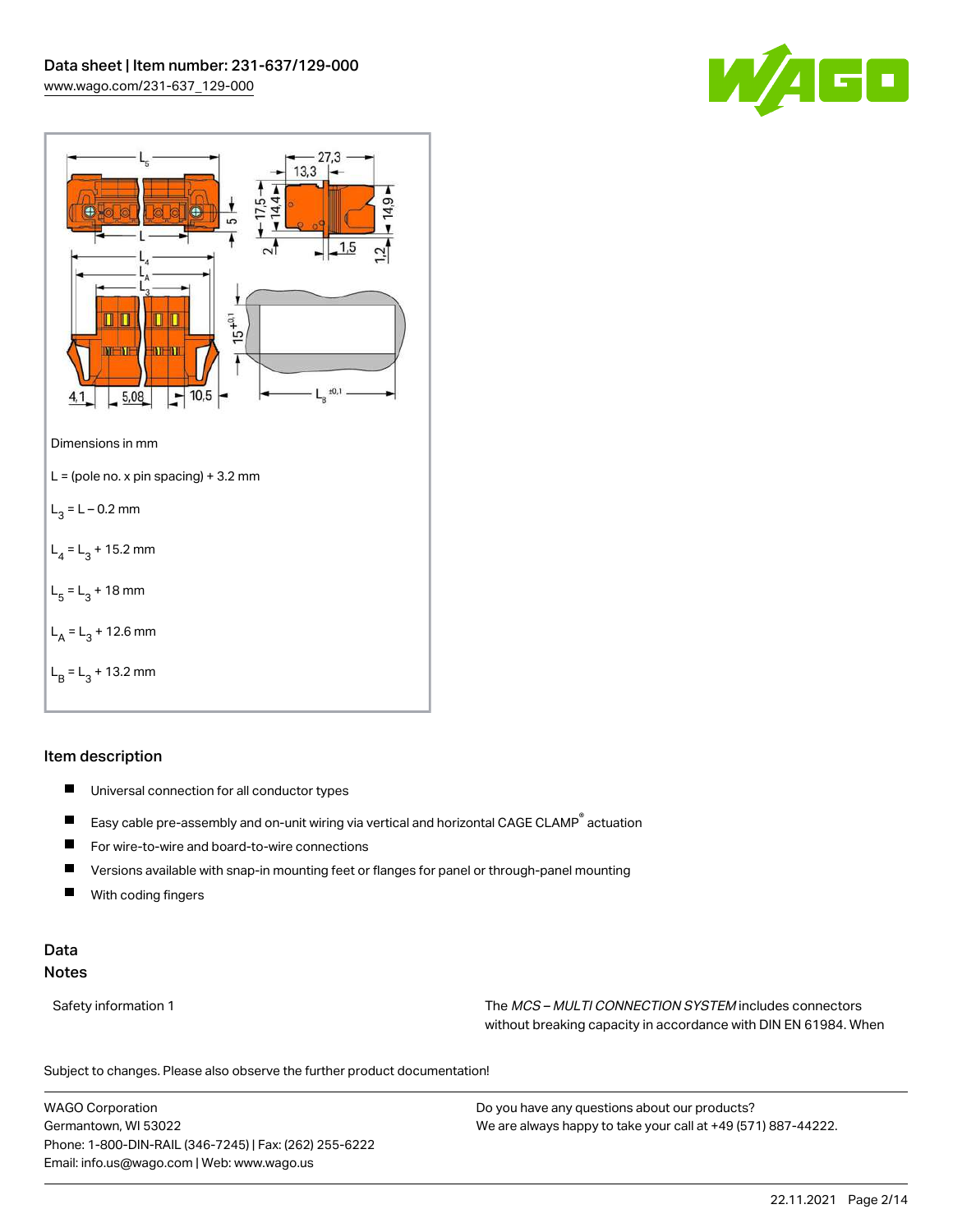

| unmated.                                                         |
|------------------------------------------------------------------|
| ensure header pins, which can be touched, are not live when      |
| /disconnected when live or under load. The circuit design should |
| used as intended, these connectors must not be connected         |

| Variants: | Other pole numbers                                               |
|-----------|------------------------------------------------------------------|
|           | Gold-plated or partially gold-plated contact surfaces            |
|           | Other versions (or variants) can be requested from WAGO Sales or |
|           | configured at https://configurator.wago.com/                     |

# Electrical data

## IEC Approvals

| Ratings per                 | IEC/EN 60664-1                                                       |
|-----------------------------|----------------------------------------------------------------------|
| Rated voltage (III / 3)     | 320 V                                                                |
| Rated surge voltage (III/3) | 4 <sub>kV</sub>                                                      |
| Rated voltage (III/2)       | 320 V                                                                |
| Rated surge voltage (III/2) | 4 <sub>kV</sub>                                                      |
| Nominal voltage (II/2)      | 630 V                                                                |
| Rated surge voltage (II/2)  | 4 <sub>k</sub> V                                                     |
| Rated current               | 12A                                                                  |
| Legend (ratings)            | (III / 2) $\triangleq$ Overvoltage category III / Pollution degree 2 |

## UL Approvals

| Approvals per                  | UL 1059 |
|--------------------------------|---------|
| Rated voltage UL (Use Group B) | 300 V   |
| Rated current UL (Use Group B) | 15 A    |
| Rated voltage UL (Use Group D) | 300 V   |
| Rated current UL (Use Group D) | 10 A    |

# Ratings per UL

| Rated voltage UL 1977 | 600 V |
|-----------------------|-------|
| Rated current UL 1977 |       |

# CSA Approvals

| Approvals per                   | <b>CSA</b> |
|---------------------------------|------------|
| Rated voltage CSA (Use Group B) | 300 V      |
| Rated current CSA (Use Group B) | 15 A       |
| Rated voltage CSA (Use Group D) | 300 V      |

Subject to changes. Please also observe the further product documentation!

| <b>WAGO Corporation</b>                                | Do you have any questions about our products?                 |
|--------------------------------------------------------|---------------------------------------------------------------|
| Germantown, WI 53022                                   | We are always happy to take your call at +49 (571) 887-44222. |
| Phone: 1-800-DIN-RAIL (346-7245)   Fax: (262) 255-6222 |                                                               |
| Email: info.us@wago.com   Web: www.wago.us             |                                                               |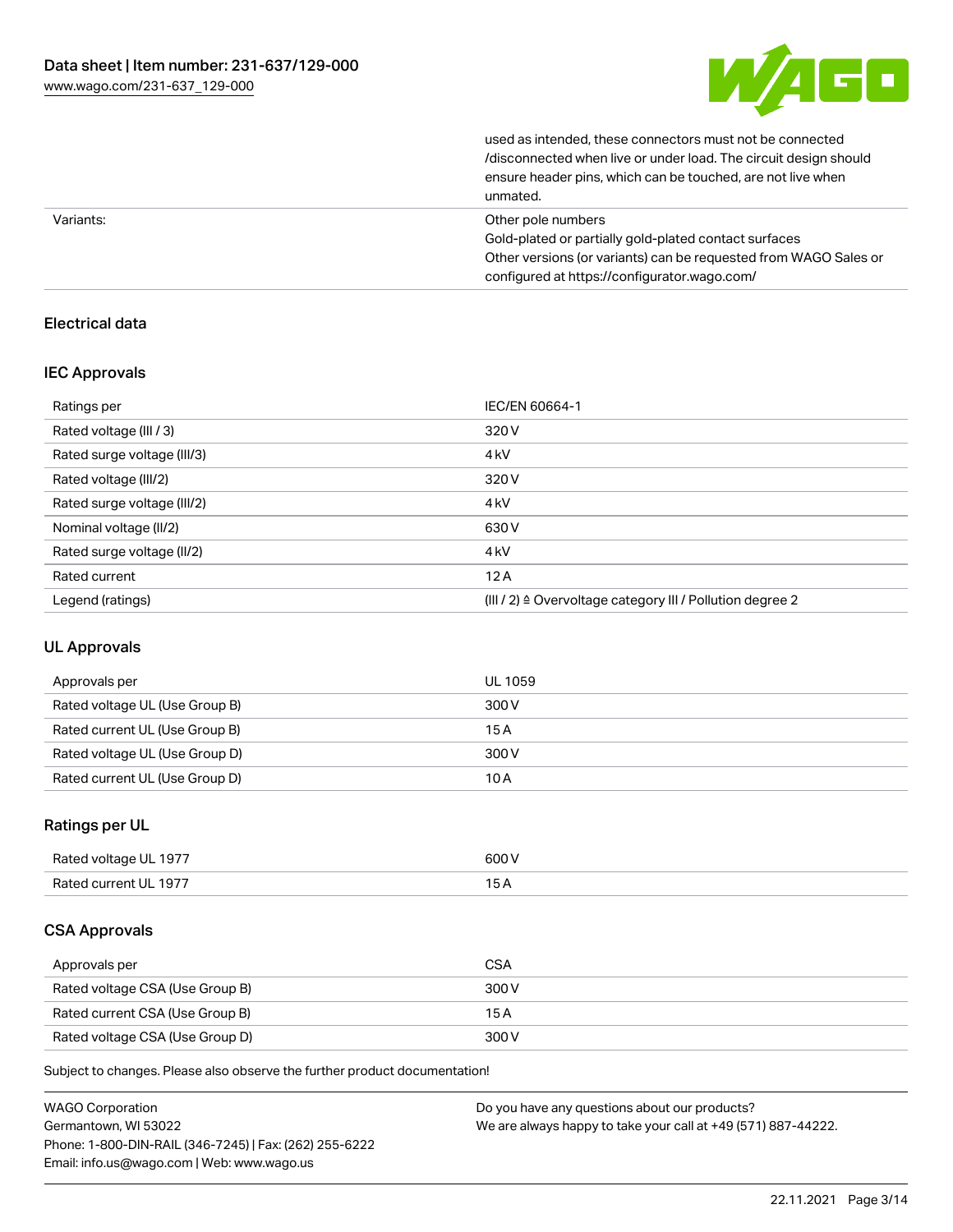Number of levels 1

[www.wago.com/231-637\\_129-000](http://www.wago.com/231-637_129-000)



| Rated current CSA (Use Group D)   | 10A |  |
|-----------------------------------|-----|--|
|                                   |     |  |
| <b>Connection data</b>            |     |  |
| Total number of connection points |     |  |
| Total number of potentials        |     |  |
| Number of connection types        |     |  |

### Connection 1

| Connection technology                             | CAGE CLAMP®                             |
|---------------------------------------------------|-----------------------------------------|
| Actuation type                                    | Operating tool                          |
| Solid conductor                                   | $0.08$ 2.5 mm <sup>2</sup> / 28  12 AWG |
| Fine-stranded conductor                           | $0.082.5$ mm <sup>2</sup> / 28  12 AWG  |
| Fine-stranded conductor; with insulated ferrule   | $0.251.5$ mm <sup>2</sup>               |
| Fine-stranded conductor; with uninsulated ferrule | $0.252.5$ mm <sup>2</sup>               |
| Strip length                                      | 89 mm / 0.31  0.35 inch                 |
| Number of poles                                   |                                         |
| Conductor entry direction to mating direction     | 0°                                      |

# Physical data

| Pin spacing | 5.08 mm / 0.2 inch    |
|-------------|-----------------------|
| Width       | 56.56 mm / 2.227 inch |
| Height      | 17.5 mm / 0.689 inch  |
| Depth       | 27.5 mm / 1.083 inch  |

#### Mechanical data

| Housing sheet thickness | $0.5$ 2.5 mm / 0.02  0.098 inch |
|-------------------------|---------------------------------|
| Mounting type           | Snap-in                         |
| Mounting type           | Feed-through mounting           |

### Plug-in connection

| Contact type (pluggable connector) | Male connector/plug |
|------------------------------------|---------------------|
| Connector (connection type)        | for conductor       |
| Mismating protection               | No                  |
| Locking of plug-in connection      | Threaded flange     |

Subject to changes. Please also observe the further product documentation! Material data

| <b>WAGO Corporation</b>                                | Do you have any questions about our products?                 |
|--------------------------------------------------------|---------------------------------------------------------------|
| Germantown, WI 53022                                   | We are always happy to take your call at +49 (571) 887-44222. |
| Phone: 1-800-DIN-RAIL (346-7245)   Fax: (262) 255-6222 |                                                               |
| Email: info.us@wago.com   Web: www.wago.us             |                                                               |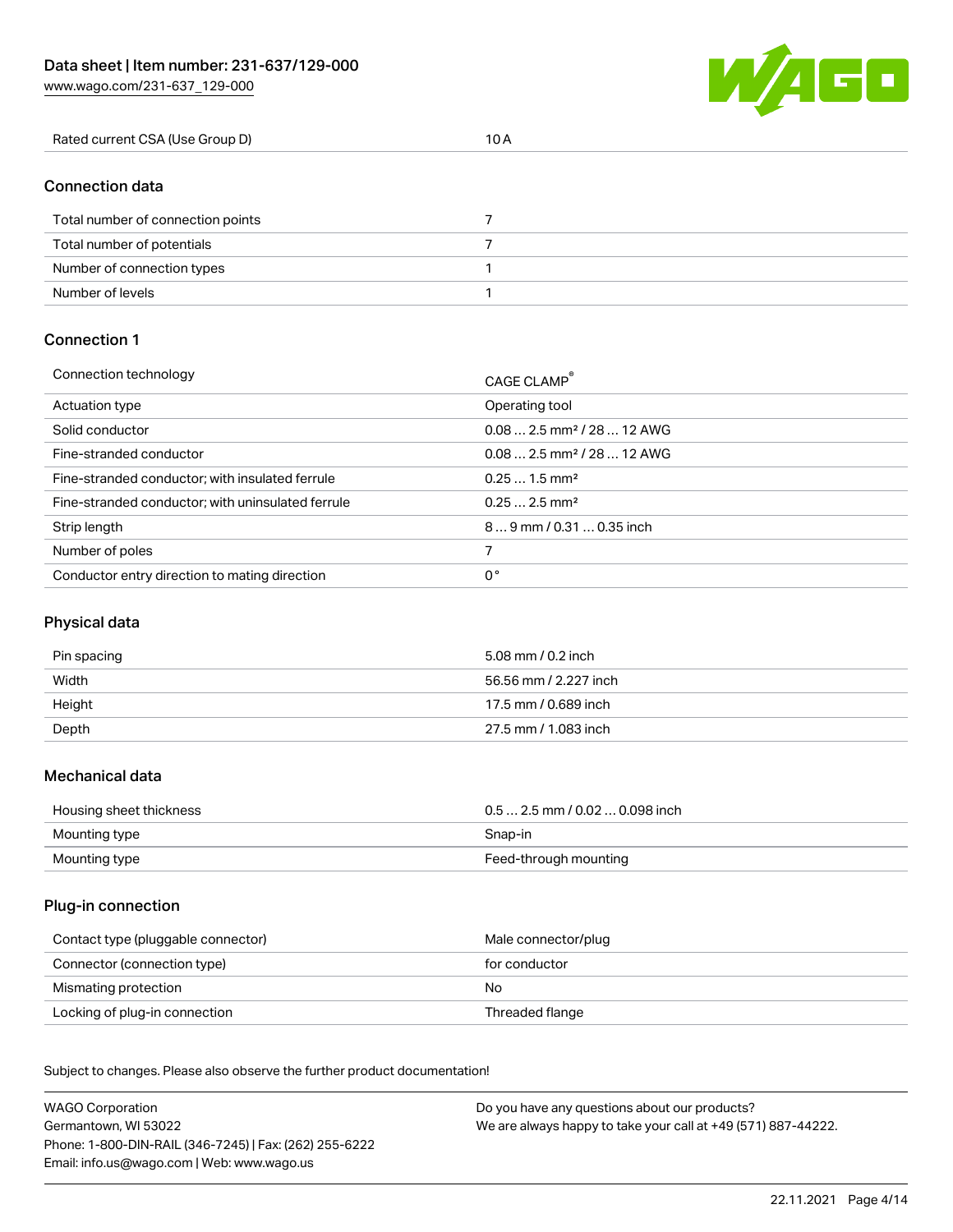

# Material data

| Color                       | orange                                 |
|-----------------------------|----------------------------------------|
| Material group              |                                        |
| Insulation material         | Polyamide (PA66)                       |
| Flammability class per UL94 | V <sub>0</sub>                         |
| Clamping spring material    | Chrome nickel spring steel (CrNi)      |
| Contact material            | Electrolytic copper (E <sub>Cu</sub> ) |
| Contact plating             | tin-plated                             |
| Fire load                   | 0.258 MJ                               |
| Weight                      | 13.9g                                  |

#### Environmental requirements

| Limit temperature range | . +100 ° <sup>∩</sup><br>-60 |
|-------------------------|------------------------------|
|-------------------------|------------------------------|

### Commercial data

| PU (SPU)              | 25 Stück      |
|-----------------------|---------------|
| Packaging type        | box           |
| Country of origin     | DE            |
| <b>GTIN</b>           | 4050821280088 |
| Customs tariff number | 85366990990   |

### Approvals / Certificates

#### Country specific Approvals

| Logo | Approval                                     | <b>Additional Approval Text</b> | Certificate<br>name |
|------|----------------------------------------------|---------------------------------|---------------------|
|      | <b>CB</b><br><b>DEKRA Certification B.V.</b> | IEC 61984                       | NL-39756            |
|      | <b>CSA</b><br>DEKRA Certification B.V.       | C <sub>22.2</sub>               | 1466354             |
| EMA  | <b>KEMA/KEUR</b><br>DEKRA Certification B.V. | EN 61984                        | 2190761.01          |

#### Ship Approvals

**Certificate** 

Subject to changes. Please also observe the further product documentation!

WAGO Corporation Germantown, WI 53022 Phone: 1-800-DIN-RAIL (346-7245) | Fax: (262) 255-6222 Email: info.us@wago.com | Web: www.wago.us Do you have any questions about our products? We are always happy to take your call at +49 (571) 887-44222.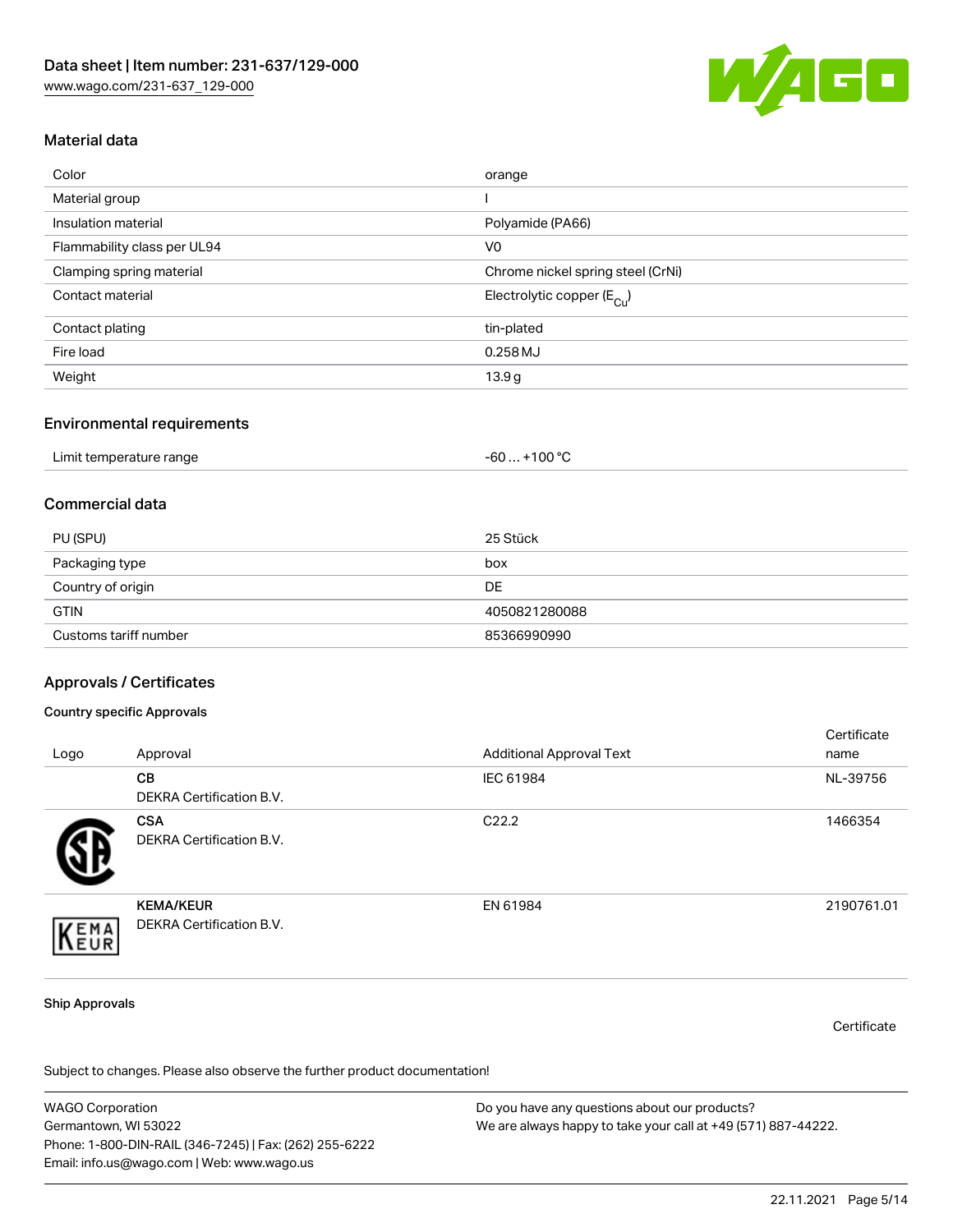[www.wago.com/231-637\\_129-000](http://www.wago.com/231-637_129-000)



| Logo                                 | Approval                                                                                                                                                                                        | <b>Additional Approval Text</b> | name                             |
|--------------------------------------|-------------------------------------------------------------------------------------------------------------------------------------------------------------------------------------------------|---------------------------------|----------------------------------|
|                                      | <b>BV</b><br>Bureau Veritas S.A.                                                                                                                                                                | <b>IEC 60998</b>                | 11915/D0<br><b>BV</b>            |
|                                      |                                                                                                                                                                                                 |                                 |                                  |
| <b>UL-Approvals</b>                  |                                                                                                                                                                                                 |                                 |                                  |
| Logo                                 | Approval                                                                                                                                                                                        | <b>Additional Approval Text</b> | Certificate<br>name              |
|                                      | cURus                                                                                                                                                                                           | UL 1059                         | E45172                           |
|                                      | Underwriters Laboratories Inc.                                                                                                                                                                  |                                 |                                  |
|                                      | <b>UR</b><br>Underwriters Laboratories Inc.                                                                                                                                                     | <b>UL 1977</b>                  | E45171                           |
| Counterpart                          | Item no.231-307/107-000<br>Female plug; 7-pole; screw interlocking flange; 12 AWG max; pin spacing 5.08 mm; 1 conductor per<br>pole; orange                                                     |                                 | www.wago.com/231-307/107-<br>000 |
| <b>Optional accessories</b><br>Cover |                                                                                                                                                                                                 |                                 |                                  |
| Cover                                |                                                                                                                                                                                                 |                                 |                                  |
|                                      | Item no.: 231-669<br>Lockout caps; for covering unused clamping units; orange                                                                                                                   |                                 | www.wago.com/231-669             |
| Marking accessories                  |                                                                                                                                                                                                 |                                 |                                  |
| Marking strip                        |                                                                                                                                                                                                 |                                 |                                  |
|                                      | Item no.: 210-331/508-103<br>Marking strips; as a DIN A4 sheet; MARKED; 1-12 (200x); Height of marker strip: 2.3 mm/0.091 in; Strip<br>length 182 mm; Horizontal marking; Self-adhesive; white  |                                 | www.wago.com/210-331<br>/508-103 |
|                                      | Item no.: 210-331/508-104<br>Marking strips; as a DIN A4 sheet; MARKED; 13-24 (200x); Height of marker strip: 2.3 mm/0.091 in; Strip<br>length 182 mm; Horizontal marking; Self-adhesive; white |                                 | www.wago.com/210-331<br>/508-104 |
|                                      | Item no.: 210-332/508-202                                                                                                                                                                       |                                 |                                  |

Marking strips; as a DIN A4 sheet; MARKED; 1-16 (160x); Height of marker strip: 3 mm; Strip length 182 mm; Horizontal marking; Self-adhesive; white [www.wago.com/210-332](http://www.wago.com/210-332/508-202) [/508-202](http://www.wago.com/210-332/508-202)

Subject to changes. Please also observe the further product documentation!

WAGO Corporation Germantown, WI 53022 Phone: 1-800-DIN-RAIL (346-7245) | Fax: (262) 255-6222 Email: info.us@wago.com | Web: www.wago.us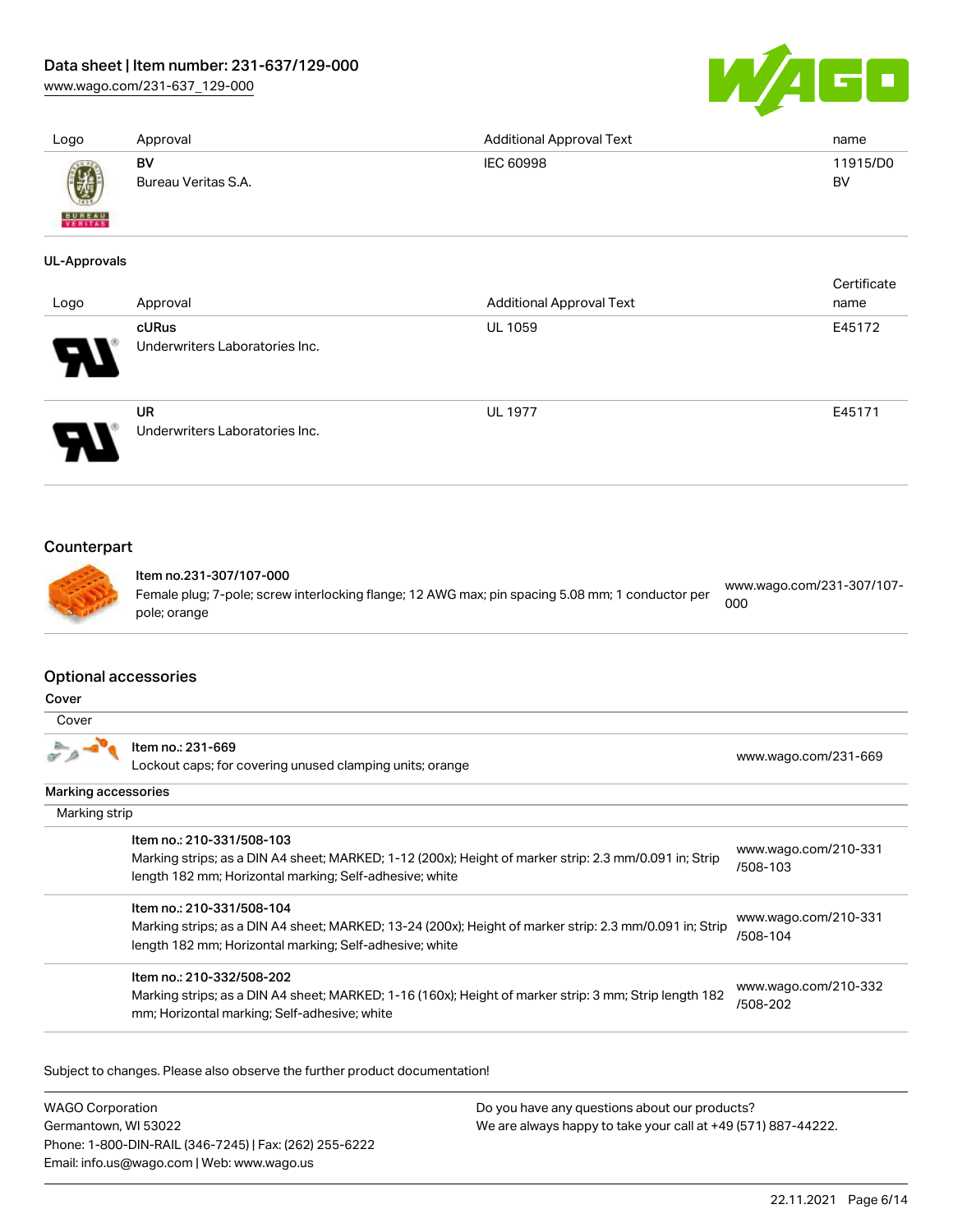[www.wago.com/231-637\\_129-000](http://www.wago.com/231-637_129-000)



|                | Item no.: 210-332/508-204<br>Marking strips; as a DIN A4 sheet; MARKED; 17-32 (160x); Height of marker strip: 3 mm; Strip length<br>182 mm; Horizontal marking; Self-adhesive; white | www.wago.com/210-332<br>/508-204 |
|----------------|--------------------------------------------------------------------------------------------------------------------------------------------------------------------------------------|----------------------------------|
|                | Item no.: 210-332/508-206<br>Marking strips; as a DIN A4 sheet; MARKED; 33-48 (160x); Height of marker strip: 3 mm; Strip length<br>182 mm; Horizontal marking; Self-adhesive; white | www.wago.com/210-332<br>/508-206 |
|                | Item no.: 210-332/508-205<br>Marking strips; as a DIN A4 sheet; MARKED; 1-32 (80x); Height of marker strip: 3 mm; Strip length 182<br>mm; Horizontal marking; Self-adhesive; white   | www.wago.com/210-332<br>/508-205 |
| <b>Tools</b>   |                                                                                                                                                                                      |                                  |
| Operating tool |                                                                                                                                                                                      |                                  |
|                | Item no.: 209-130<br>Operating tool; suitable for 264, 280 and 281 Series; 1-way; of insulating material; white                                                                      | www.wago.com/209-130             |
|                | Item no.: 209-132<br>Operating tool; for connecting comb-style jumper bar; 2-way; of insulating material                                                                             | www.wago.com/209-132             |
|                | Item no.: 210-657<br>Operating tool; Blade: 3.5 x 0.5 mm; with a partially insulated shaft; short; multicoloured                                                                     | www.wago.com/210-657             |
|                | Item no.: 210-720<br>Operating tool; Blade: 3.5 x 0.5 mm; with a partially insulated shaft; multicoloured                                                                            | www.wago.com/210-720             |
|                | Item no.: 231-131<br>Operating tool; made of insulating material; 1-way; loose; white                                                                                                | www.wago.com/231-131             |
|                | Item no.: 231-291<br>Operating tool; made of insulating material; 1-way; loose; red                                                                                                  | www.wago.com/231-291             |
|                | Item no.: 280-432<br>Operating tool; made of insulating material; 2-way; white                                                                                                       | www.wago.com/280-432             |
|                | Item no.: 280-434<br>Operating tool; made of insulating material; 4-way                                                                                                              | www.wago.com/280-434             |
|                | Item no.: 280-437<br>Operating tool; made of insulating material; 7-way                                                                                                              | www.wago.com/280-437             |
|                | Item no.: 280-440<br>Operating tool; made of insulating material; 10-way                                                                                                             | www.wago.com/280-440             |
|                | Item no.: 280-435<br>Operating tool; made of insulating material; 5-way; gray                                                                                                        | www.wago.com/280-435             |
|                | Item no.: 280-436<br>Operating tool; made of insulating material; 6-way                                                                                                              | www.wago.com/280-436             |
|                |                                                                                                                                                                                      |                                  |

Subject to changes. Please also observe the further product documentation!

| <b>WAGO Corporation</b>                                | Do you have any questions about our products?                 |
|--------------------------------------------------------|---------------------------------------------------------------|
| Germantown, WI 53022                                   | We are always happy to take your call at +49 (571) 887-44222. |
| Phone: 1-800-DIN-RAIL (346-7245)   Fax: (262) 255-6222 |                                                               |
| Email: info.us@wago.com   Web: www.wago.us             |                                                               |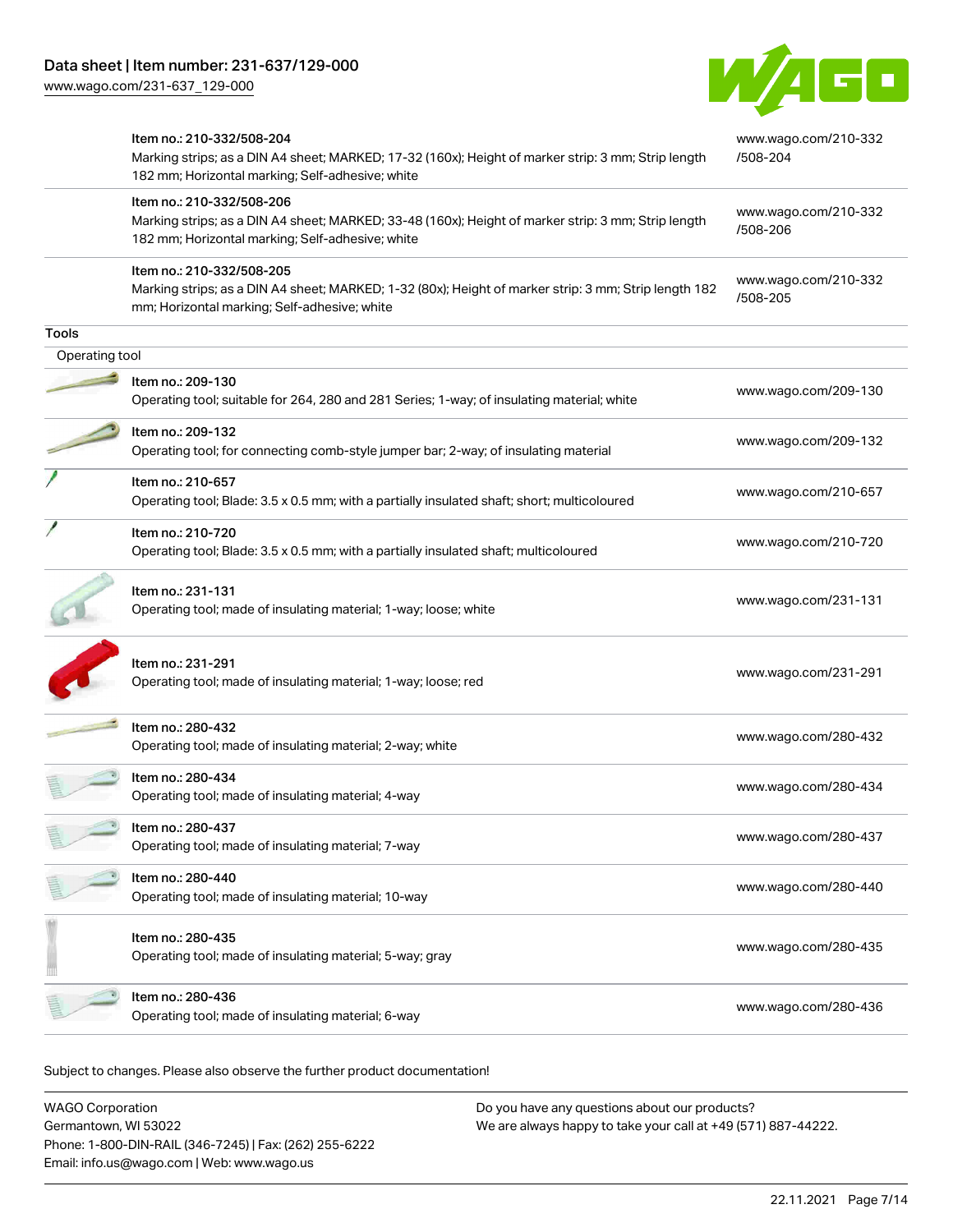[www.wago.com/231-637\\_129-000](http://www.wago.com/231-637_129-000)



|                                               | Item no.: 280-438<br>Operating tool; made of insulating material; 8-way                                                 | www.wago.com/280-438 |
|-----------------------------------------------|-------------------------------------------------------------------------------------------------------------------------|----------------------|
|                                               | Item no.: 280-433<br>Operating tool; made of insulating material; 3-way                                                 | www.wago.com/280-433 |
| Coding                                        |                                                                                                                         |                      |
| Coding                                        |                                                                                                                         |                      |
|                                               | Item no.: 231-129<br>Coding key; snap-on type; light gray                                                               | www.wago.com/231-129 |
| Insulations stops                             |                                                                                                                         |                      |
| Insulation stop                               |                                                                                                                         |                      |
| LEEL                                          | Item no.: 231-672<br>Insulation stop; 0.75 - 1 mm <sup>2</sup> ; dark gray                                              | www.wago.com/231-672 |
| Lecce                                         | Item no.: 231-670<br>Insulation stop; 0.08-0.2 mm <sup>2</sup> / 0.2 mm <sup>2</sup> "s"; white                         | www.wago.com/231-670 |
| <b>CERA</b>                                   | Item no.: 231-671<br>Insulation stop; 0.25 - 0.5 mm <sup>2</sup> ; light gray                                           | www.wago.com/231-671 |
| <b>Strain relief</b><br>Strain relief housing |                                                                                                                         |                      |
|                                               | Item no.: 232-637<br>Strain relief housing; orange                                                                      | www.wago.com/232-637 |
| Ferrules                                      |                                                                                                                         |                      |
| Ferrule                                       |                                                                                                                         |                      |
|                                               | Item no.: 216-101<br>Ferrule; Sleeve for 0.5 mm <sup>2</sup> / AWG 22; uninsulated; electro-tin plated; silver-colored  | www.wago.com/216-101 |
|                                               | Item no.: 216-104<br>Ferrule; Sleeve for 1.5 mm <sup>2</sup> / AWG 16; uninsulated; electro-tin plated; silver-colored  | www.wago.com/216-104 |
|                                               | Item no.: 216-106<br>Ferrule; Sleeve for 2.5 mm <sup>2</sup> / AWG 14; uninsulated; electro-tin plated; silver-colored  | www.wago.com/216-106 |
|                                               | Item no.: 216-102<br>Ferrule; Sleeve for 0.75 mm <sup>2</sup> / AWG 20; uninsulated; electro-tin plated; silver-colored | www.wago.com/216-102 |
|                                               | Item no.: 216-103                                                                                                       |                      |
|                                               | Ferrule; Sleeve for 1 mm <sup>2</sup> / AWG 18; uninsulated; electro-tin plated                                         | www.wago.com/216-103 |

WAGO Corporation Germantown, WI 53022 Phone: 1-800-DIN-RAIL (346-7245) | Fax: (262) 255-6222 Email: info.us@wago.com | Web: www.wago.us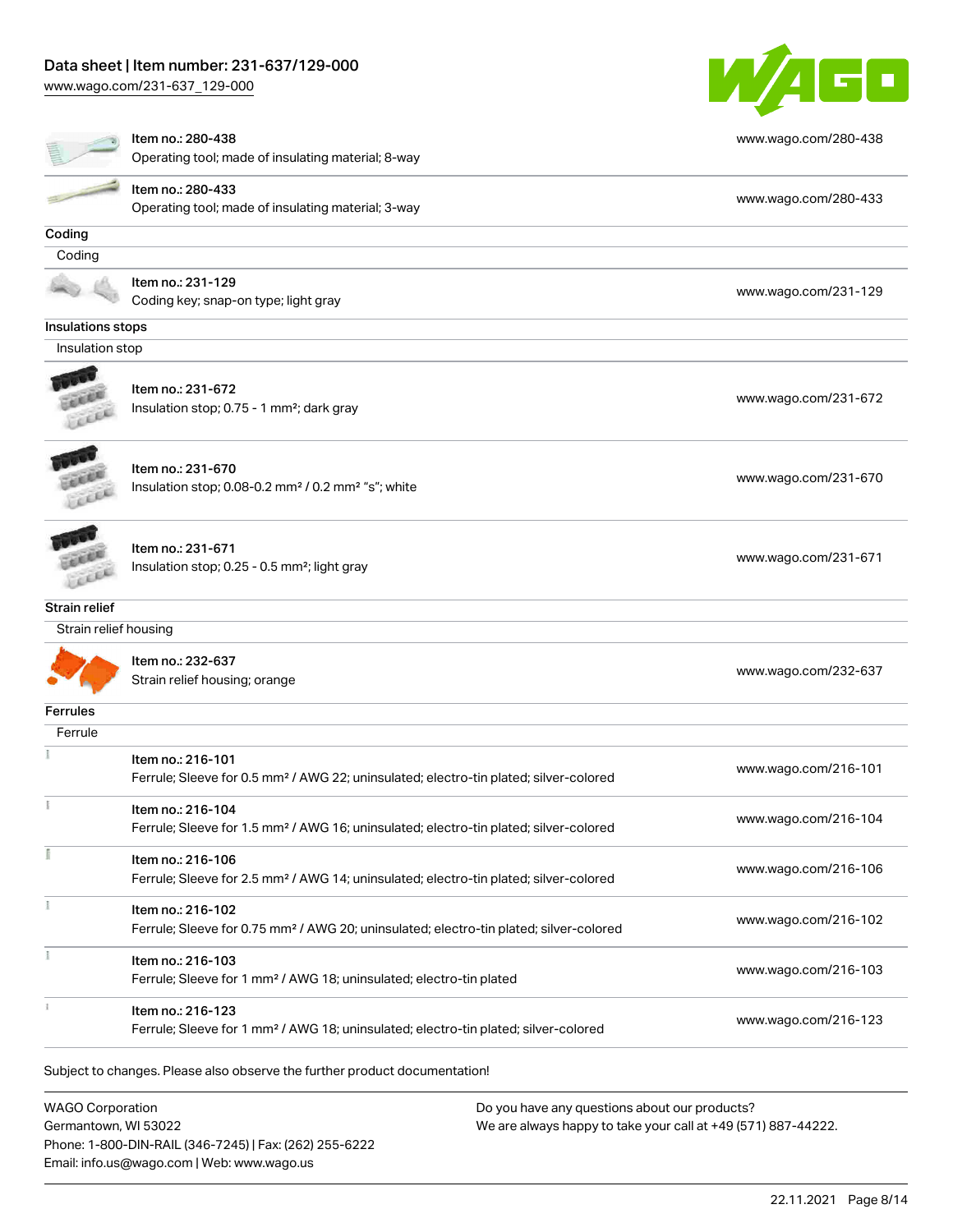[www.wago.com/231-637\\_129-000](http://www.wago.com/231-637_129-000)



| www.wago.com/216-122 |
|----------------------|
| www.wago.com/216-124 |
| www.wago.com/216-142 |
| www.wago.com/216-132 |
| www.wago.com/216-121 |
| www.wago.com/216-143 |
| www.wago.com/216-131 |
| www.wago.com/216-141 |
| www.wago.com/216-152 |
| www.wago.com/216-203 |
| www.wago.com/216-202 |
| www.wago.com/216-151 |
| www.wago.com/216-204 |
| www.wago.com/216-144 |
| www.wago.com/216-201 |
| www.wago.com/216-223 |
|                      |
|                      |

Subject to changes. Please also observe the further product documentation!

WAGO Corporation Germantown, WI 53022 Phone: 1-800-DIN-RAIL (346-7245) | Fax: (262) 255-6222 Email: info.us@wago.com | Web: www.wago.us Do you have any questions about our products? We are always happy to take your call at +49 (571) 887-44222.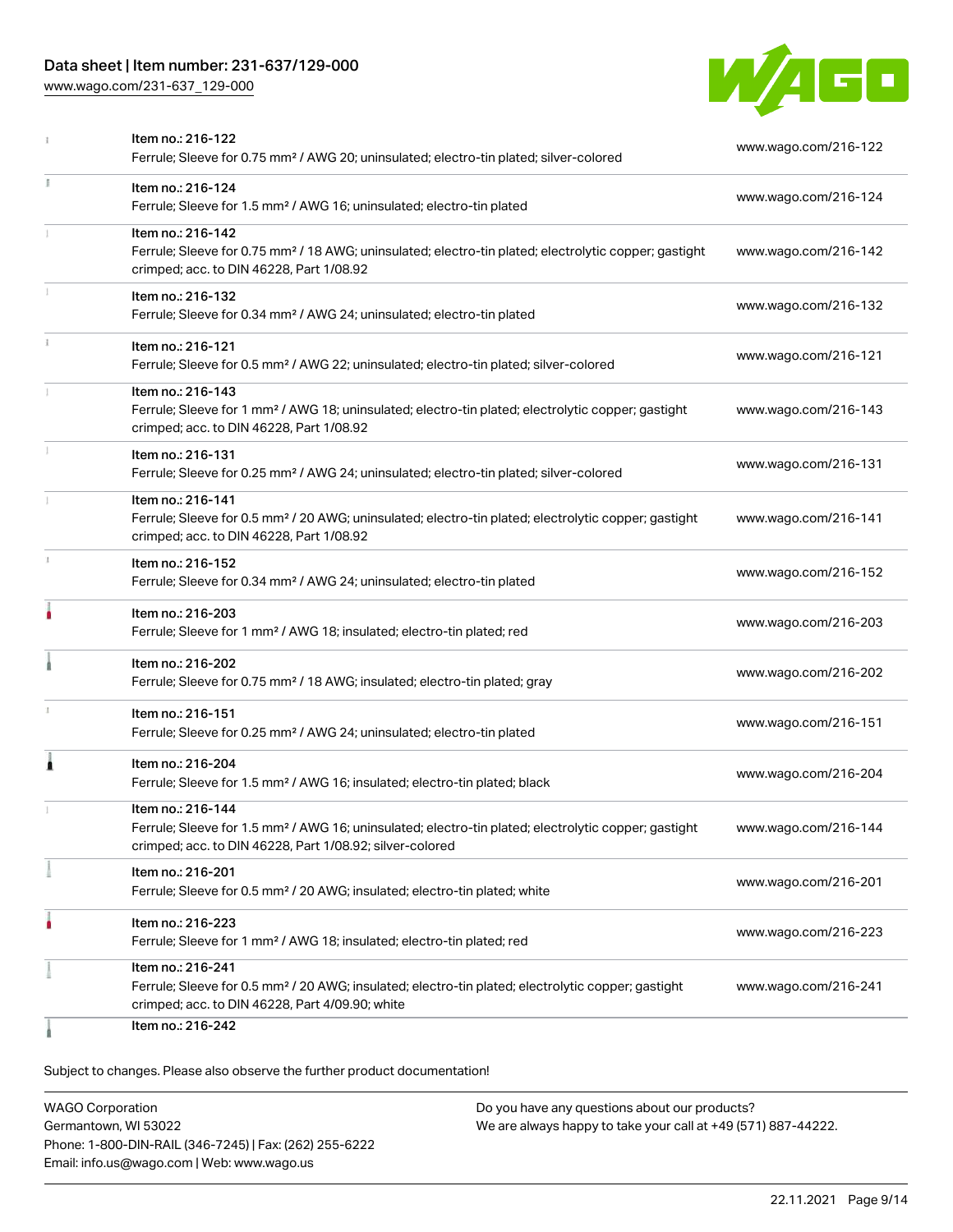[www.wago.com/231-637\\_129-000](http://www.wago.com/231-637_129-000)



|         | Ferrule; Sleeve for 0.75 mm <sup>2</sup> / 18 AWG; insulated; electro-tin plated; electrolytic copper; gastight<br>crimped; acc. to DIN 46228, Part 4/09.90; gray                                       | www.wago.com/216-242 |
|---------|---------------------------------------------------------------------------------------------------------------------------------------------------------------------------------------------------------|----------------------|
|         | Item no.: 216-222<br>Ferrule; Sleeve for 0.75 mm <sup>2</sup> / 18 AWG; insulated; electro-tin plated; gray                                                                                             | www.wago.com/216-222 |
|         | Item no.: 216-221<br>Ferrule; Sleeve for 0.5 mm <sup>2</sup> / 20 AWG; insulated; electro-tin plated; white                                                                                             | www.wago.com/216-221 |
| Â       | Item no.: 216-224<br>Ferrule; Sleeve for 1.5 mm <sup>2</sup> / AWG 16; insulated; electro-tin plated; black                                                                                             | www.wago.com/216-224 |
|         | Item no.: 216-243<br>Ferrule; Sleeve for 1 mm <sup>2</sup> / AWG 18; insulated; electro-tin plated; electrolytic copper; gastight crimped; www.wago.com/216-243<br>acc. to DIN 46228, Part 4/09.90; red |                      |
| Â       | Item no.: 216-244<br>Ferrule; Sleeve for 1.5 mm <sup>2</sup> / AWG 16; insulated; electro-tin plated; electrolytic copper; gastight<br>crimped; acc. to DIN 46228, Part 4/09.90; black                  | www.wago.com/216-244 |
|         | Item no.: 216-263<br>Ferrule; Sleeve for 1 mm <sup>2</sup> / AWG 18; insulated; electro-tin plated; electrolytic copper; gastight crimped; www.wago.com/216-263<br>acc. to DIN 46228, Part 4/09.90; red |                      |
| Â       | Item no.: 216-264<br>Ferrule; Sleeve for 1.5 mm <sup>2</sup> / AWG 16; insulated; electro-tin plated; electrolytic copper; gastight<br>crimped; acc. to DIN 46228, Part 4/09.90; black                  | www.wago.com/216-264 |
| Â       | Item no.: 216-284<br>Ferrule; Sleeve for 1.5 mm <sup>2</sup> / AWG 16; insulated; electro-tin plated; electrolytic copper; gastight<br>crimped; acc. to DIN 46228, Part 4/09.90; black                  | www.wago.com/216-284 |
|         | Item no.: 216-262<br>Ferrule; Sleeve for 0.75 mm <sup>2</sup> / 18 AWG; insulated; electro-tin plated; electrolytic copper; gastight<br>crimped; acc. to DIN 46228, Part 4/09.90; gray                  | www.wago.com/216-262 |
|         | Item no.: 216-301<br>Ferrule; Sleeve for 0.25 mm <sup>2</sup> / AWG 24; insulated; electro-tin plated; yellow                                                                                           | www.wago.com/216-301 |
|         | Item no.: 216-321<br>Ferrule; Sleeve for 0.25 mm <sup>2</sup> / AWG 24; insulated; electro-tin plated; yellow                                                                                           | www.wago.com/216-321 |
|         | Item no.: 216-322<br>Ferrule; Sleeve for 0.34 mm <sup>2</sup> / 22 AWG; insulated; electro-tin plated; green                                                                                            | www.wago.com/216-322 |
|         | Item no.: 216-302<br>Ferrule; Sleeve for 0.34 mm <sup>2</sup> / 22 AWG; insulated; electro-tin plated; light turquoise                                                                                  | www.wago.com/216-302 |
| Jumpers |                                                                                                                                                                                                         |                      |
| Jumper  |                                                                                                                                                                                                         |                      |
|         | Item no.: 231-905<br>Jumper; for conductor entry; 5-way; insulated; gray                                                                                                                                | www.wago.com/231-905 |
|         | Item no.: 231-903<br>Jumper; for conductor entry; 3-way; insulated; gray                                                                                                                                | www.wago.com/231-903 |
|         |                                                                                                                                                                                                         |                      |

Subject to changes. Please also observe the further product documentation!

WAGO Corporation Germantown, WI 53022 Phone: 1-800-DIN-RAIL (346-7245) | Fax: (262) 255-6222 Email: info.us@wago.com | Web: www.wago.us Do you have any questions about our products? We are always happy to take your call at +49 (571) 887-44222.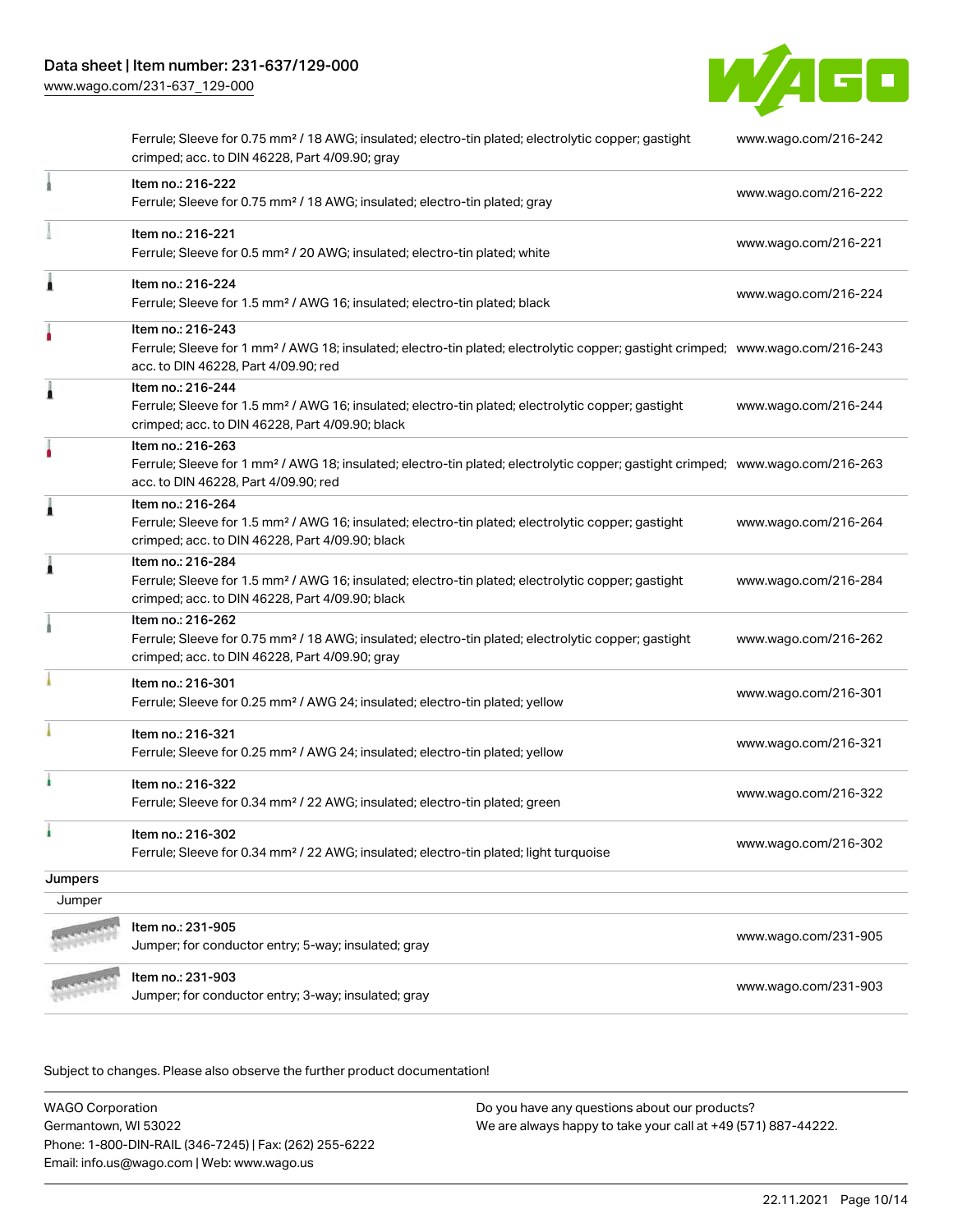[www.wago.com/231-637\\_129-000](http://www.wago.com/231-637_129-000)



|                                   | Item no.: 231-907<br>Jumper; for conductor entry; 7-way; insulated; gray                                                                                                                                      |            |               | www.wago.com/231-907 |
|-----------------------------------|---------------------------------------------------------------------------------------------------------------------------------------------------------------------------------------------------------------|------------|---------------|----------------------|
|                                   | Item no.: 231-910<br>Jumper; for conductor entry; 10-way; insulated; gray                                                                                                                                     |            |               | www.wago.com/231-910 |
|                                   | Item no.: 231-902<br>Jumper; for conductor entry; 2-way; insulated; gray                                                                                                                                      |            |               | www.wago.com/231-902 |
| <b>Downloads</b><br>Documentation |                                                                                                                                                                                                               |            |               |                      |
| <b>Additional Information</b>     |                                                                                                                                                                                                               |            |               |                      |
| Technical explanations            |                                                                                                                                                                                                               | 2019 Apr 3 | pdf<br>2.0 MB | Download             |
| <b>CAD</b> files<br>CAD data      |                                                                                                                                                                                                               |            |               |                      |
|                                   | 2D/3D Models 231-637/129-000                                                                                                                                                                                  |            | <b>URL</b>    | Download             |
| <b>CAE</b> data                   |                                                                                                                                                                                                               |            |               |                      |
|                                   | ZUKEN Portal 231-637/129-000                                                                                                                                                                                  |            | <b>URL</b>    | Download             |
|                                   | <b>Environmental Product Compliance</b>                                                                                                                                                                       |            |               |                      |
| <b>Compliance Search</b>          |                                                                                                                                                                                                               |            |               |                      |
|                                   | Environmental Product Compliance 231-637/129-000<br>1-conductor male connector; CAGE CLAMP <sup>®</sup> ; 2.5 mm <sup>2</sup> ; Pin spacing 5.08 mm; 7-pole;<br>Snap-in flange; 2,50 mm <sup>2</sup> ; orange |            | <b>URL</b>    | Download             |

# Installation Notes

Subject to changes. Please also observe the further product documentation!

WAGO Corporation Germantown, WI 53022 Phone: 1-800-DIN-RAIL (346-7245) | Fax: (262) 255-6222 Email: info.us@wago.com | Web: www.wago.us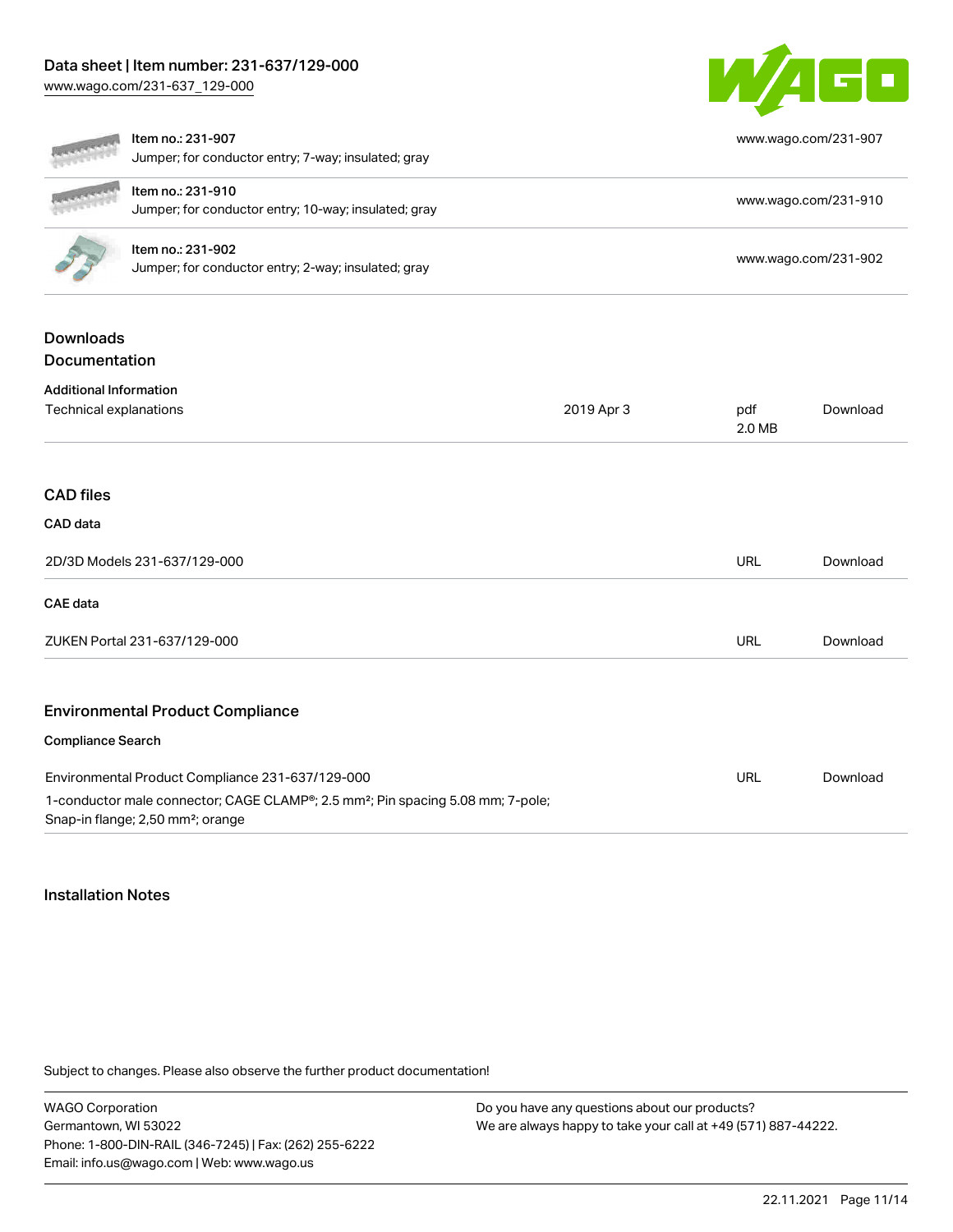



Inserting a conductor via 3.5 mm screwdriver – CAGE CLAMP® actuation parallel to conductor entry.



Inserting a conductor via 3.5 mm screwdriver – CAGE CLAMP® actuation perpendicular to conductor entry.



Inserting a conductor into CAGE CLAMP® unit via operating lever (231-291).



Inserting a conductor via operating tool.

#### Coding



Coding a male header – fitting coding key(s).

Subject to changes. Please also observe the further product documentation!

WAGO Corporation Germantown, WI 53022 Phone: 1-800-DIN-RAIL (346-7245) | Fax: (262) 255-6222 Email: info.us@wago.com | Web: www.wago.us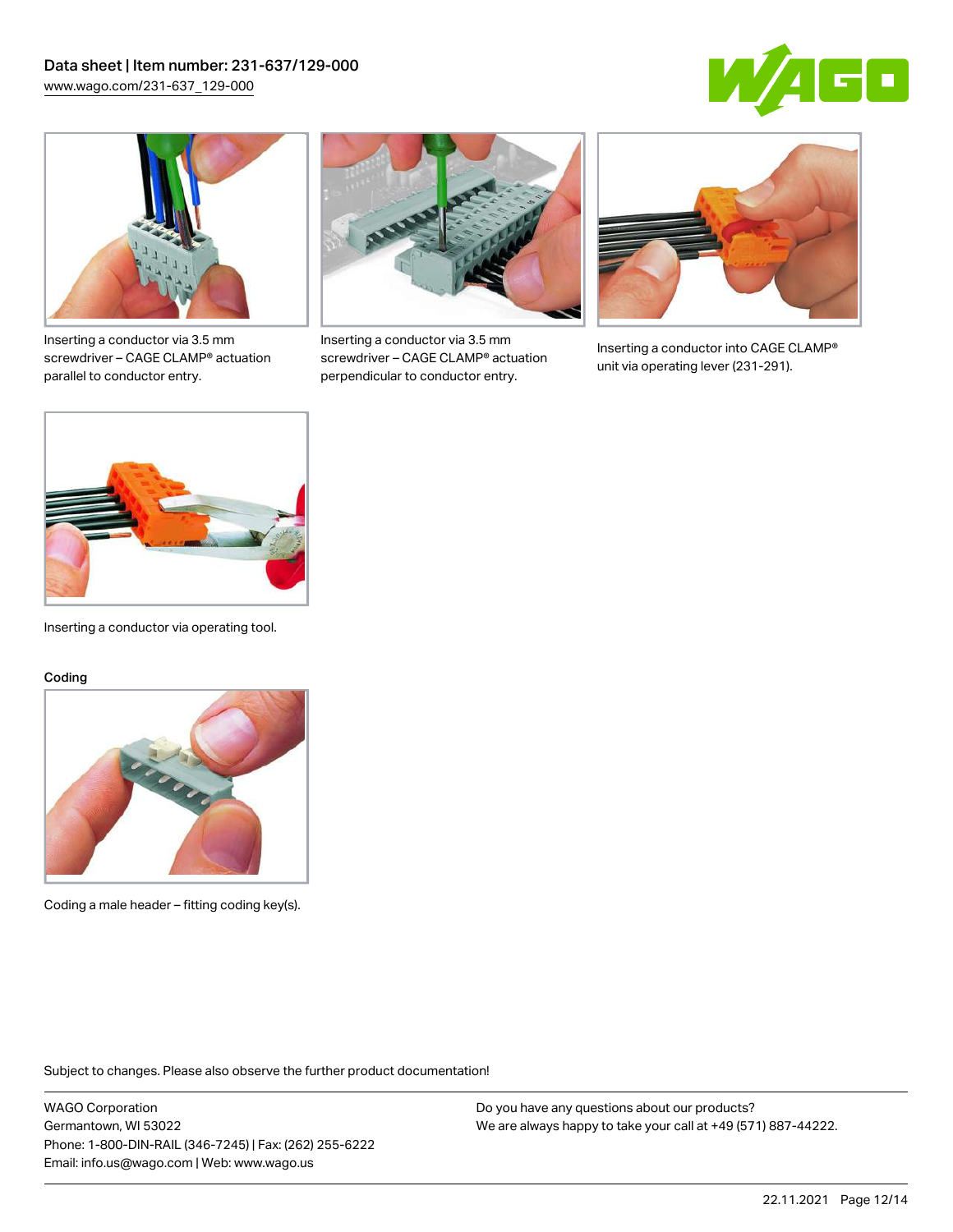



Testing – female connector with CAGE CLAMP®

Integrated test ports for testing perpendicular to conductor entry via 2 or 2.3 mm Ø test plug

Installation



Male connector with strain relief plate



Strain relief housing shown with a male connector equipped with CAGE CLAMP®

Marking

Subject to changes. Please also observe the further product documentation!

WAGO Corporation Germantown, WI 53022 Phone: 1-800-DIN-RAIL (346-7245) | Fax: (262) 255-6222 Email: info.us@wago.com | Web: www.wago.us